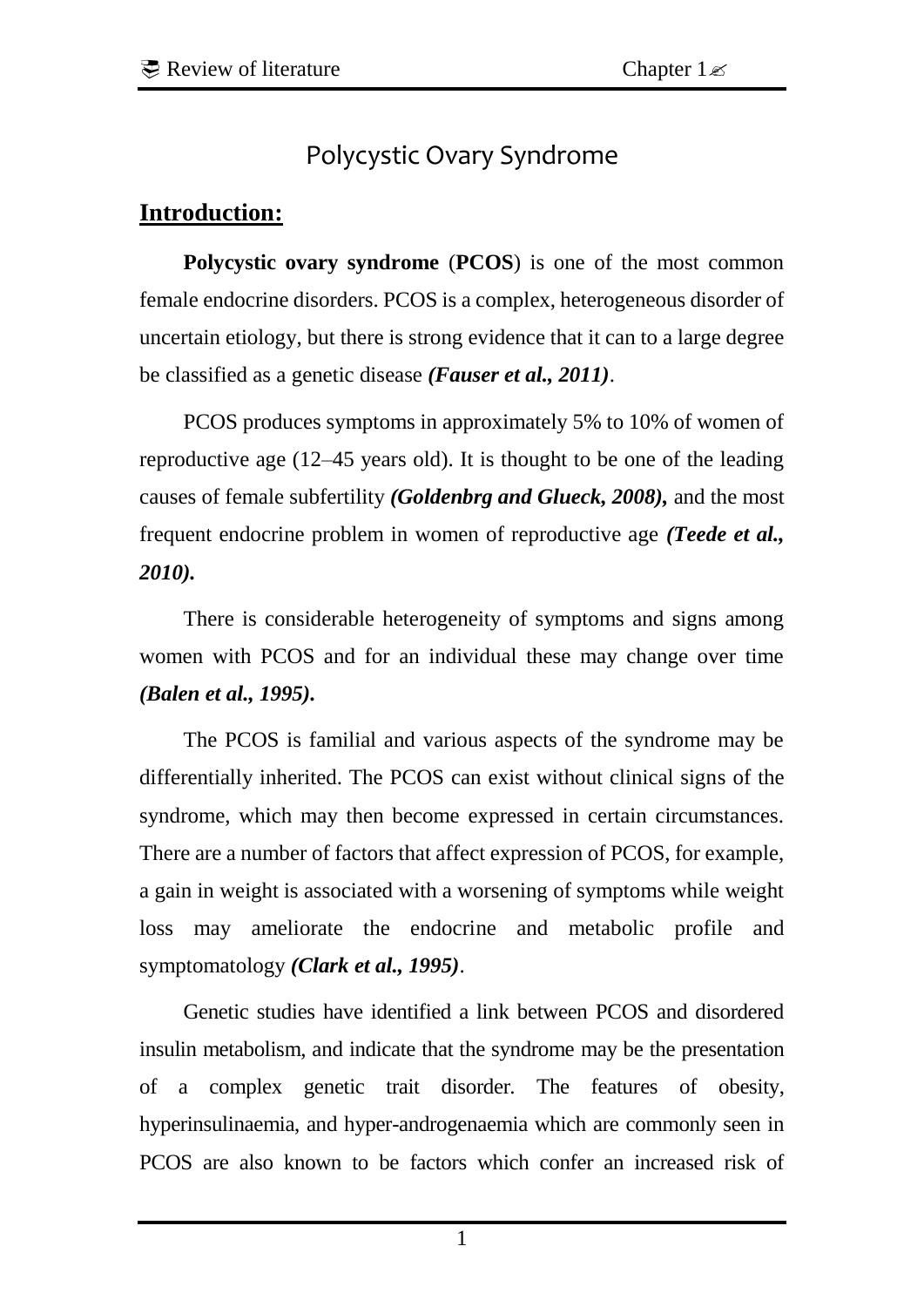cardiovascular disease and non-insulin dependent diabetes mellitus (NIDDM) *(Moran et al., 2010).* 

There are studies which indicate that women with PCOS have an increased risk for these diseases which pose long-term risks for health, and this evidence has prompted debate as to the need for screening women for PCOS (*RCOG guidelines, 2003).* 

Historically the detection of the polycystic ovary required visualization of the ovaries at laparotomy with histological confirmation following biopsy *(Stein and Leventhal, 1935).* 

As further studies identified the association of certain endocrine abnormalities in women with histological evidence of polycystic ovaries, biochemical criteria became the mainstay for diagnosis. Raised serum levels of LH, testosterone, and androstenedione, in association with low or normal levels of follicle stimulating hormone (FSH) and abnormalities of estrogen secretion, described an endocrine profile which many believed to be diagnostic of PCOS *(Balen et al., 2003)*.

The advent of high resolution ultrasound scanning provided a noninvasive technique for the assessment of ovarian size and morphology. Good correlation has since been shown between ultrasound diagnoses of polycystic morphology and the histopathological criteria for polycystic ovaries by studies examining ovarian tissue obtained at hysterectomy or after wedge resection *(Takahashi et al., 1994).* 

The histopathological criteria have been defined as the observation of: increased numbers of follicles, hypertrophy and luteinization of the inner theca cell layer, and thickened ovarian tunica. Trans-abdominal and/or trans-vaginal ultrasound have since become the most commonly used diagnostic methods for the identification of polycystic ovaries. And an

2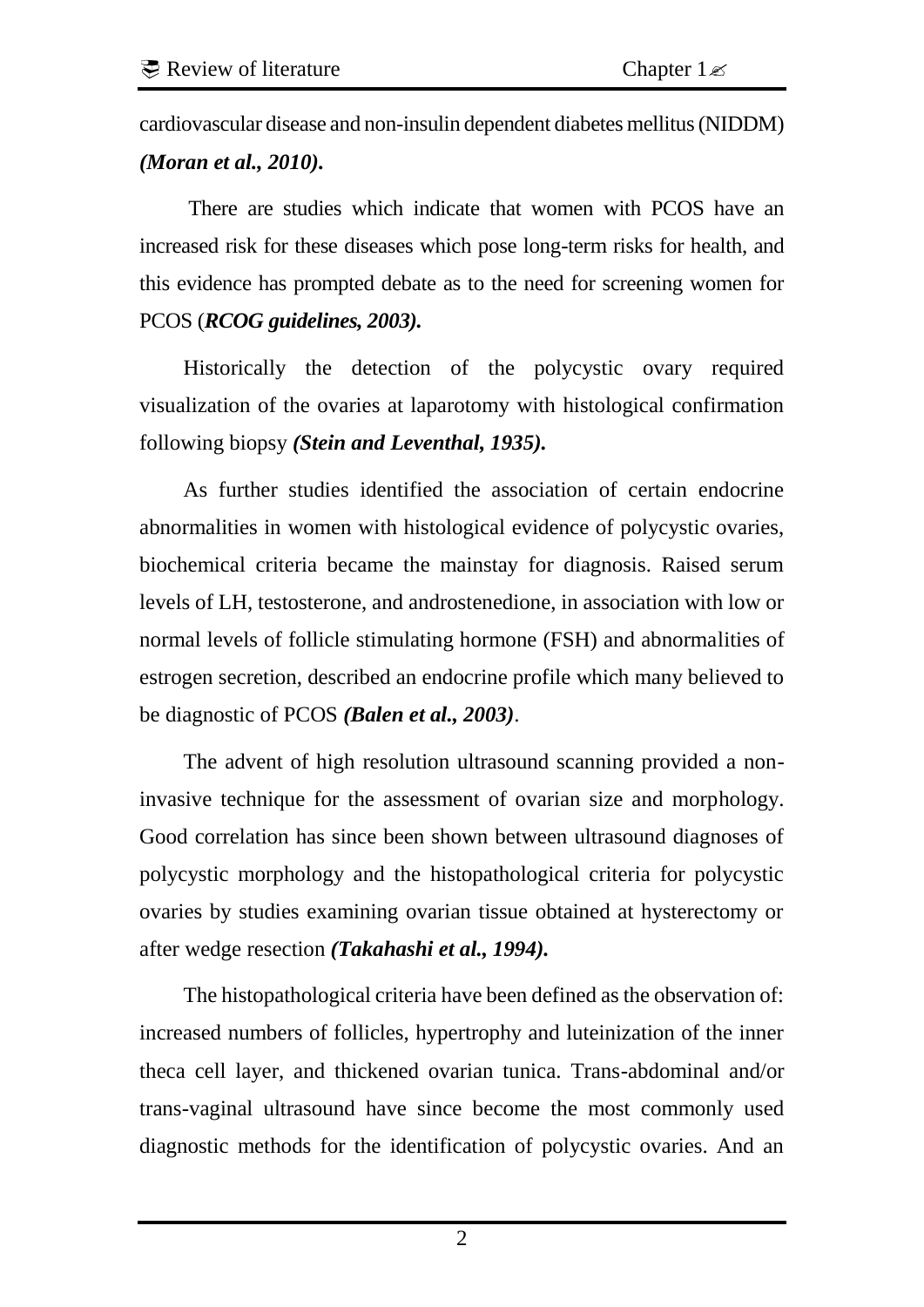attempt has been made to provide the ultrasound criteria for the diagnosis of polycystic ovaries. In essence the polycystic ovary should have at least one of the following: either 12 or more follicles measuring 2–9 mm in diameter or increased ovarian volume (> 10 cm3) *(Balen et al., 2003).* 



Figure (1): Transvaginal ultrasound scan of a polycystic ovary *(Balen, 2008).* 

The use of magnetic resonance imaging (MRI) for the visualization of the structure of pelvic organs has been claimed to have even greater sensitivity than ultrasound for the detection of polycystic ovaries. However, the substantial cost and practical problems involved with this imaging technique limit its use *(Faure et al., 1989).* 



**Figure (2):** Magnetic resonance imaging (MRI) of a pelvis, demonstrating two polycystic ovaries *(Balen, 2008).*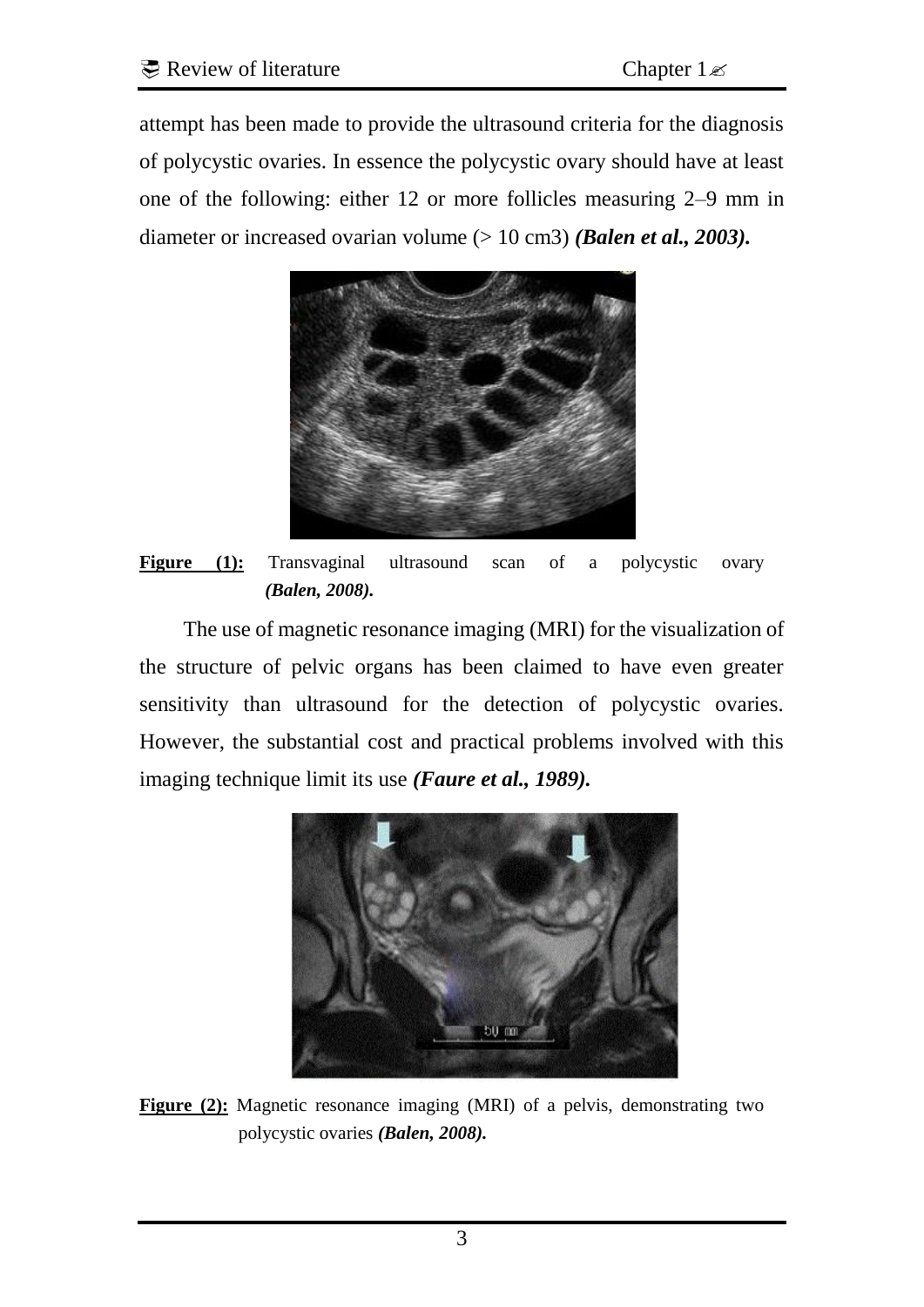The term "polycystic ovary" in some respects adds to the confusion that surrounds its diagnosis. The "cysts" are not cysts in the sense that they do not contain oocytes. So truly it should be called a polyfollicular ovary, to reflect the finding that the "cysts" are actually follicles whose development has been arrested. Indeed the prerequisite of a certain number of cysts may be of less relevance than the volume of ovarian stroma, which has been shown to correlate closely with serum testosterone concentrations *(Kyei-Mensah et al., 1996).* 

Furthermore, it has been suggested recently that an ultrasound assessment of the ratio of ovarian stromal area to total ovarian area gives the greatest sensitivity and specificity for the diagnosis of PCOS *(Fulghesu et al., 2007)*.

While it is now clear that ultrasound provides an excellent technique for the detection of polycystic ovarian morphology, identification of polycystic ovaries by ultrasound does not automatically conferm a diagnosis of PCOS. Controversy still exists over a precise definition of the ++syndrome and whether or not the diagnosis should require confirmation of polycystic ovarian morphology *(Fulghesu et al., 2007).* 

In North America in 1990 the National Institute of Health conference on PCOS recommended that diagnostic criteria should include evidence of hyperandrogenism and ovulatory dysfunction, in the absence of non-classic adrenal hyperplasia, and that evidence of polycystic ovarian morphology is not essential *(Zawadski and Dunaif, 1992)*.

This definition results in the mystifying condition of PCOS without polycystic ovaries. However, the more generally accepted theory in the UK and Europe is that a spectrum exists, ranging from women with polycystic ovarian morphology and no overt abnormality at one end, to those with polycystic ovaries associated with severe clinical and biochemical disorders at the other end, hence the ESHRE/ASRM Consensus of 2004 *(Fauser et al., 2004).*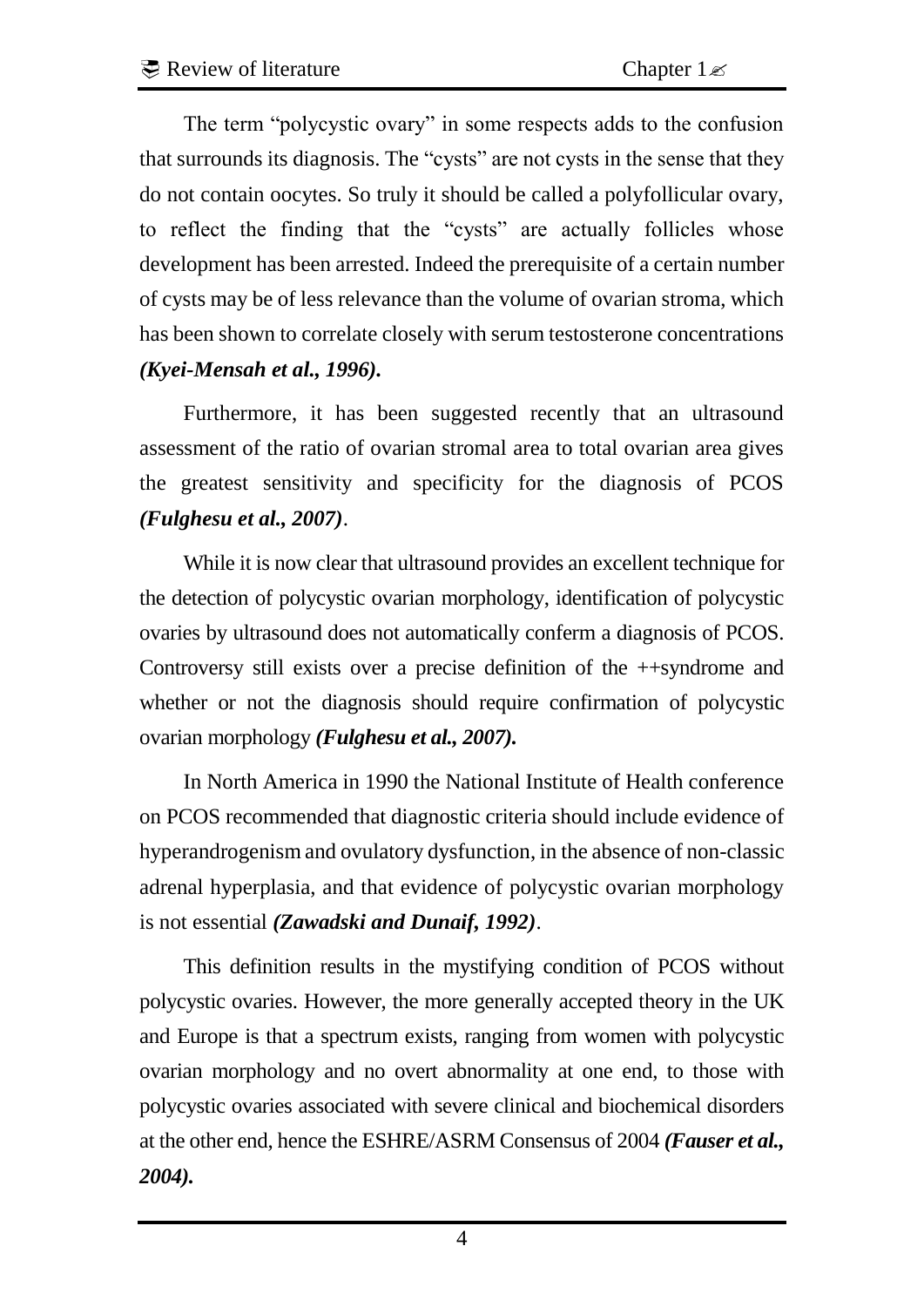Although debate on what constitutes PCOS continues, the Rotterdam Consensus on Diagnostic Criteria for PCOS published in 2003 is the most current definition. According to this consensus, a diagnosis of PCOS is based on at least 2 of the following 3 criteria: oligo-ovulation or anovulation, clinical or biochemical evidence of hyperandrogenism, and polycystic ovaries on ultrasound assessment  $($  > 12 small antral follicles in an ovary), with the exclusion of medical conditions such as congenital adrenal hyperplasia, androgen-secreting tumours, or Cushing's syndrome *(ESHRE/ASRM, 2004).* 

Nevertheless, it is widely recognized in the USA that positive ovarian findings predominate and there is considerable overlap between the European and US definitions **(Table 1).** Debate continues regarding the reliability and reproducibility of the various tests that we have at our disposal *(Barth et al., 2007).* 

| Definition/year | Diagnostic criteria               | <b>Exclusion criteria</b>    |
|-----------------|-----------------------------------|------------------------------|
|                 | simultaneous<br>Requires<br>the   | CAH, androgen-secreting      |
| NIH/1990        | presence of :                     | tumours, Cushing's syndrome, |
|                 | 1. Clinical (hirsutism, alopecia, | hyperprolactinaemia.         |
|                 | acne) and/or biochemical          |                              |
|                 | hyperandrogenism.                 |                              |
|                 | Menstrual dysfunction.<br>2.      |                              |
| Rotterdam/2003  | Requires the presence of at least |                              |
|                 | two criteria:                     |                              |
|                 | 1. Clincial (hirsutism, acne)     |                              |
|                 | and/or biochemical                |                              |
|                 | hyperandrogenism.                 |                              |
|                 | 2. Ovulatory dysfunction.         |                              |
|                 | 3. PCOM.                          |                              |

**Table (1):** Definitions of PCOS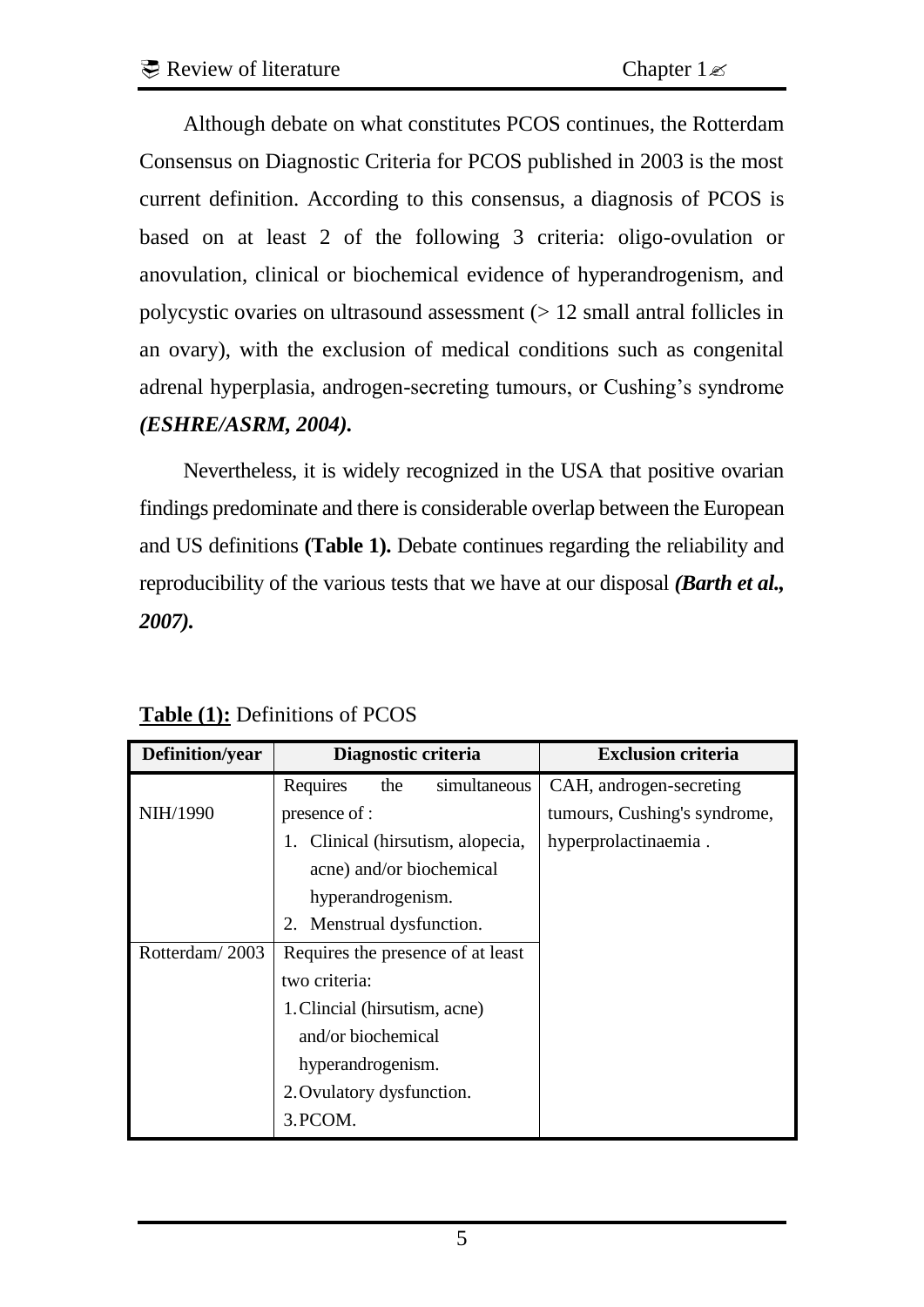| AES/2006, | Requires the presence of        | CAH,<br>androgen-secreting        |  |  |
|-----------|---------------------------------|-----------------------------------|--|--|
| 2007)     | hyperandorgenism, clinical      | androgenic/anabolic<br>neoplasms, |  |  |
|           | (hirsutism) and/or biochemical, | drug use or abuse, Cushing's      |  |  |
|           | and either:                     | syndrome, syndromes of sever      |  |  |
|           | 1. Oligo-anovulation.           | insulin<br>resistance,<br>thyroid |  |  |
|           | 2. PCOM.                        | dysfunction,                      |  |  |
|           |                                 | hyperprolactinaemia.              |  |  |

*(Galluzzo et al., 2008)*

Using a combination of clinical, ultrasonographic, and biochemical criteria, the diagnosis of PCOS is usually reserved for those women who exhibit an ultrasound picture of polycystic ovaries, and who display one or more of the clinical symptoms (menstrual cycle disturbances, hirsutism, obesity, hyper-androgenism), and/or one or more of the recognized biochemical disturbances (elevated testosterone, androstenedione, LH or insulin). This definition of PCOS requires the exclusion of specific underlying diseases of the adrenal or pituitary glands (e. g. hyperprolactinemia, acromegaly, congenital adrenal hyperplasia, Cushing's syndrome, androgen secreting tumors of the ovary or adrenal gland) which could predispose to similar ultrasound and biochemical features *(Fauser et al., 2004).* 

#### **Clinical manifestations:**

PCOS includes a heterogeneous collection of signs and symptoms with varying degree of mildness and severity in affecting the reproductive, endocrine and metabolic functions *(Edmonds, 2012).* 

A few years ago *Balen (1995)* reported a large series of women with polycystic ovaries detected by ultrasound scan. All of the 1871 patients had at least one symptom of the PCOS **(see Table 2).** 

Thirty-eight percent of the women were overweight (body mass index  $(BMI) > 25kg/m2$ ). Obesity was significantly associated with an increased risk of hirsutism, menstrual cycle disturbance, and an elevated serum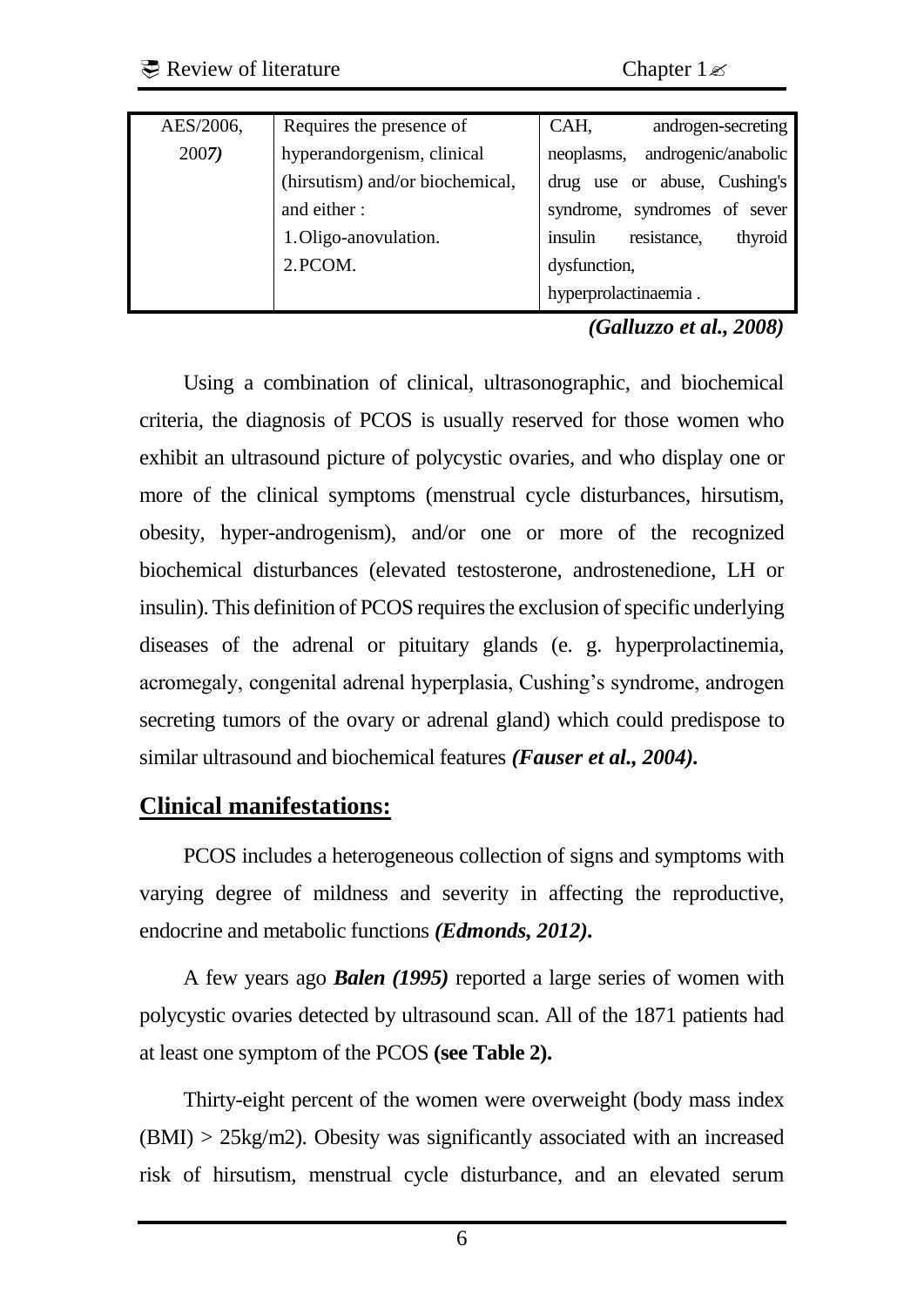testosterone concentration. Obesity was also associated with an increased rate of infertility. Twenty-six per cent of patients with primary infertility and 14% of patients with secondary infertility had a BMI of more than 30 kg/m<sup>2</sup> (*Balen et al., 1995).* 

Approximately 30% of the patients had a regular menstrual cycle, 50% had oligomenorrhea, and 20% amenorrhea. In this study the classical endocrine features of raised serum LH and testosterone were found in only 39. 8% and 28. 9% of patients, respectively. Ovarian volume was significantly correlated with serum LH and with testosterone concentrations. Other studies have reported that markers of insulin resistance correlated with ovarian volume and stromal echogenicity, which in turn have been correlated with androgen production. Many other groups have similarly reported heterogeneity in their populations with PCOS *(Dewailly et al., 1994).* 

**Table (2):** Clinical symptoms and signs of PCOS *(Barbieri, 2003)*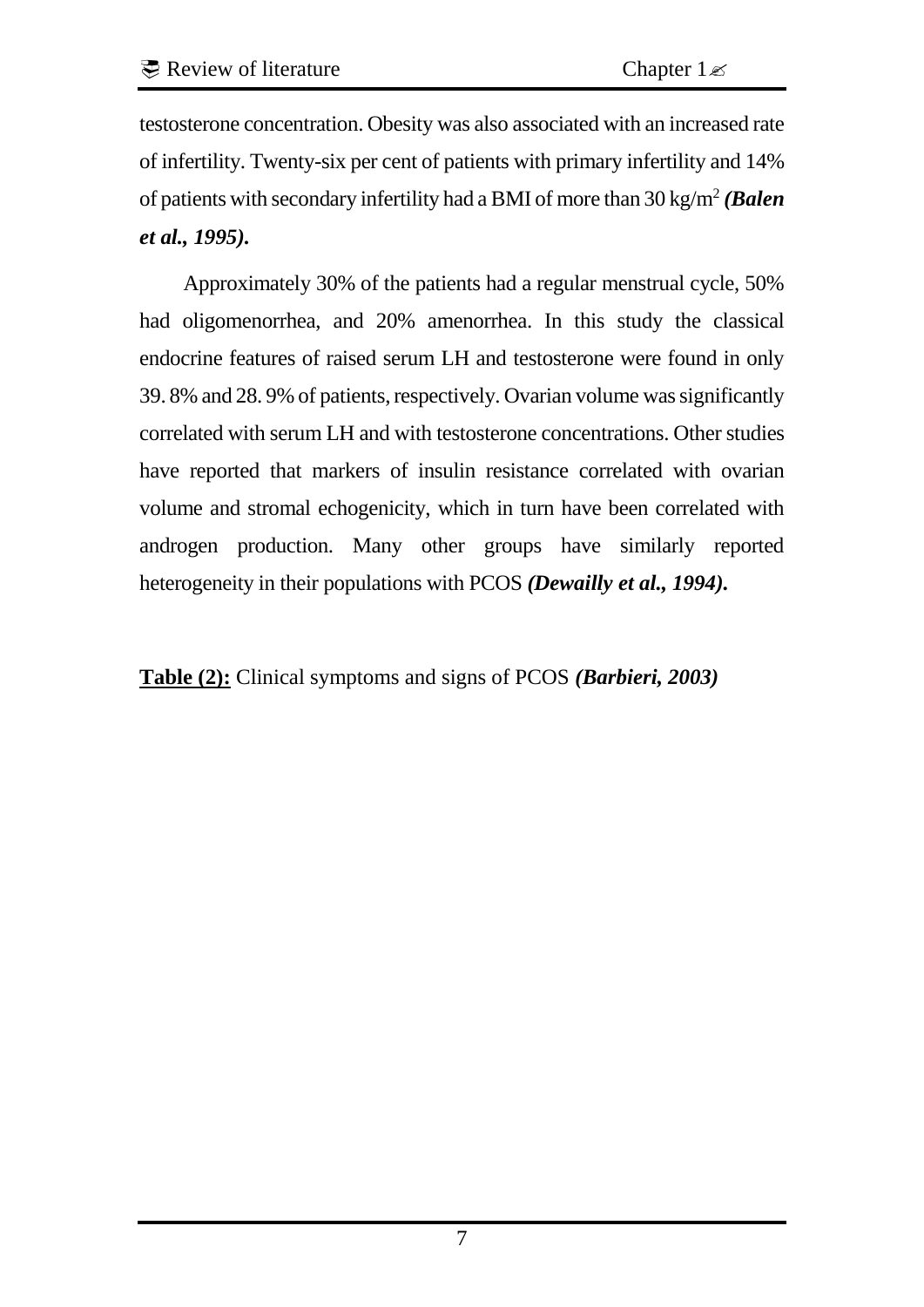|                                    | Percentage frequency of symptom or sign               |                                                  |                    |                                                                       |  |
|------------------------------------|-------------------------------------------------------|--------------------------------------------------|--------------------|-----------------------------------------------------------------------|--|
| Symptom or sign                    | Balen et al (1995) <sup>1</sup><br>$n = 1741$<br>$\%$ | Franks (1989) <sup>25</sup><br>$n = 300$<br>$\%$ | $n = 1079$<br>$\%$ | Goldzieher<br>et al (1981) <sup>24</sup><br>No. of cases <sup>a</sup> |  |
| Menstrual cycle<br>disturbance:    | 47                                                    | 52                                               | 29 <sup>b</sup>    | $(n = 547)$                                                           |  |
| - oligomenorrhea<br>- amenorrhea   | 19                                                    | 28                                               | 51                 | $(n = 640)$                                                           |  |
| Hirsutism                          | 66                                                    | 64                                               | 69                 | $(n = 819)$                                                           |  |
| Obesity                            | 38                                                    | 35                                               | 41                 | $(n = 600)$                                                           |  |
| Acne                               | 34                                                    | 27                                               |                    |                                                                       |  |
| Alopecia                           | 6                                                     | 3                                                |                    |                                                                       |  |
| Acanthosis nigricans               | $\overline{2}$                                        | <1                                               |                    |                                                                       |  |
| Infertility<br>(primary/secondary) | 20                                                    | 42                                               | 74                 | $(n = 596)$                                                           |  |

a In the Goldzieher study clinical details were not available for the entire 1079 women, thus the number of cases which were used to determine the frequency of each symptom is stated.

<sup>b</sup> In this series, any abnormal pattern of uterine bleeding was included.

Franks's series, also from England, related to 300 women recruited from a specialist endocrine clinic *(Frank, 1989).* 

Some years earlier Goldzieher gathered a comprehensive review of 1079 cases of surgically proven polycystic ovaries *(Goldzieher et al., 1981).* 

The frequency of clinical symptoms and signs in these series was similar **(Table 2).** Clinical phenotyping of PCOS involves determining the presence of clinical and/or biochemical androgen excess (hyper-androgenism), while excluding related disorders. The primary clinical sign of androgen excess is the presence of hirsutism. However, at the ESHRE/ASRM consensus meetingit was agreed that normative data in large populations are still lacking *(Fauser et al., 2004).* 

The assessment of hirsutism is relatively subjective and few physicians in clinical practice actually use standardized scoring methods such as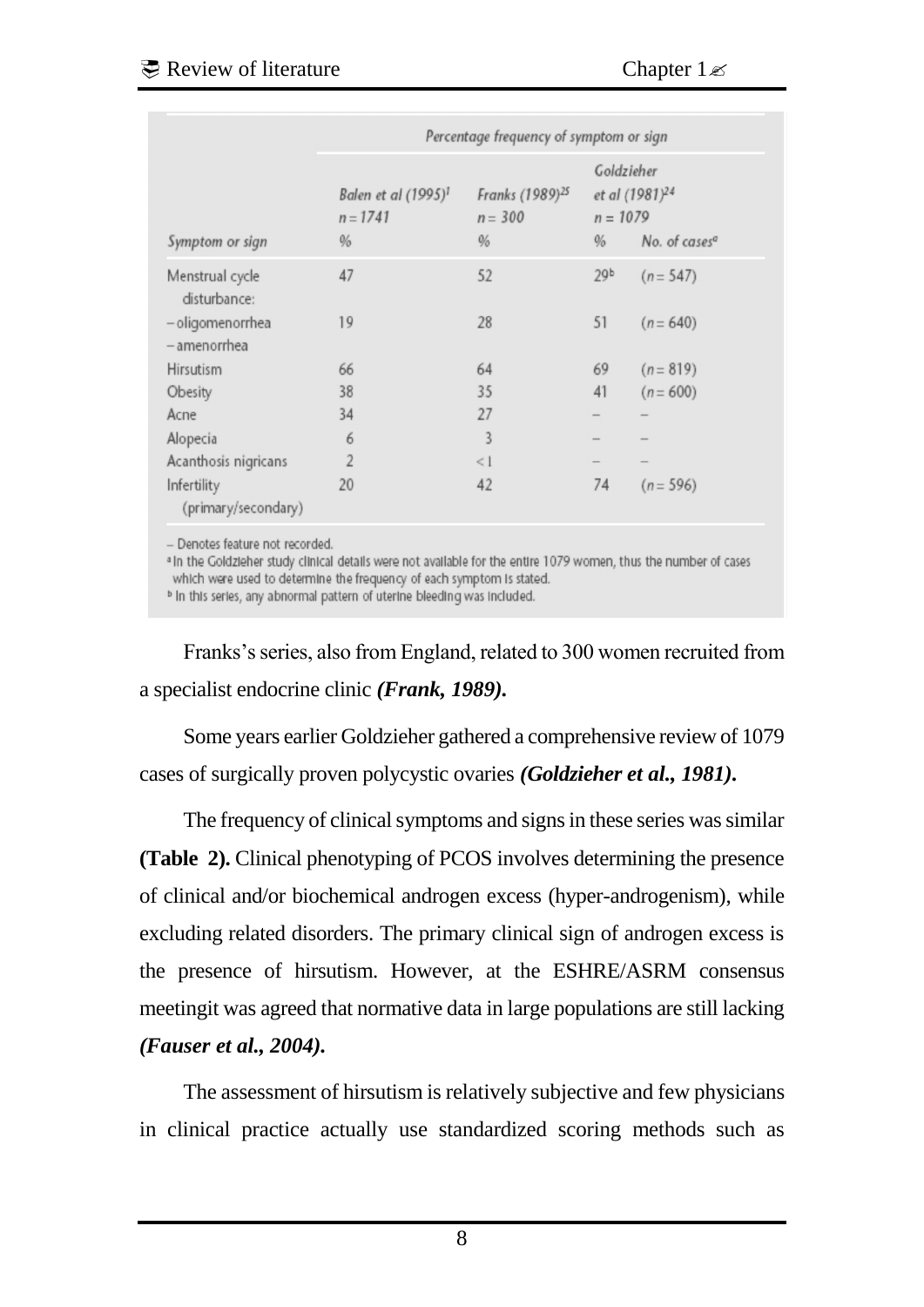Ferriman Gallwey scoring system to quantify the degree of hirsutism for research purposes *(Ferriman and Gallwey, 1961).* 

The Ferriman Gallwey scoring system was developed in 1961 and later modified in 1981 *(Hatch et al., 1981).* 

Within this system, abnormal hair distribution is assessed in nine body areas and scored from 0 to 4. Increasing numeric scores correspond to greater hair density within a given area. Many investigators define hirsutism as a sore of 8 or greater using the modified version. There are also significant racial differences with hirsutism being significantly less prevalent in hyperandrogenic women of Eastern Asia origin and more so in those from Southern Asia *(Rodin et al., 1998).* 



**Fig. (3):** Depiction of the Ferriman-Gallwey system for scoring hirsutism *(Hatch et al., 1981).* 

## **Ovarian function in PCOS:**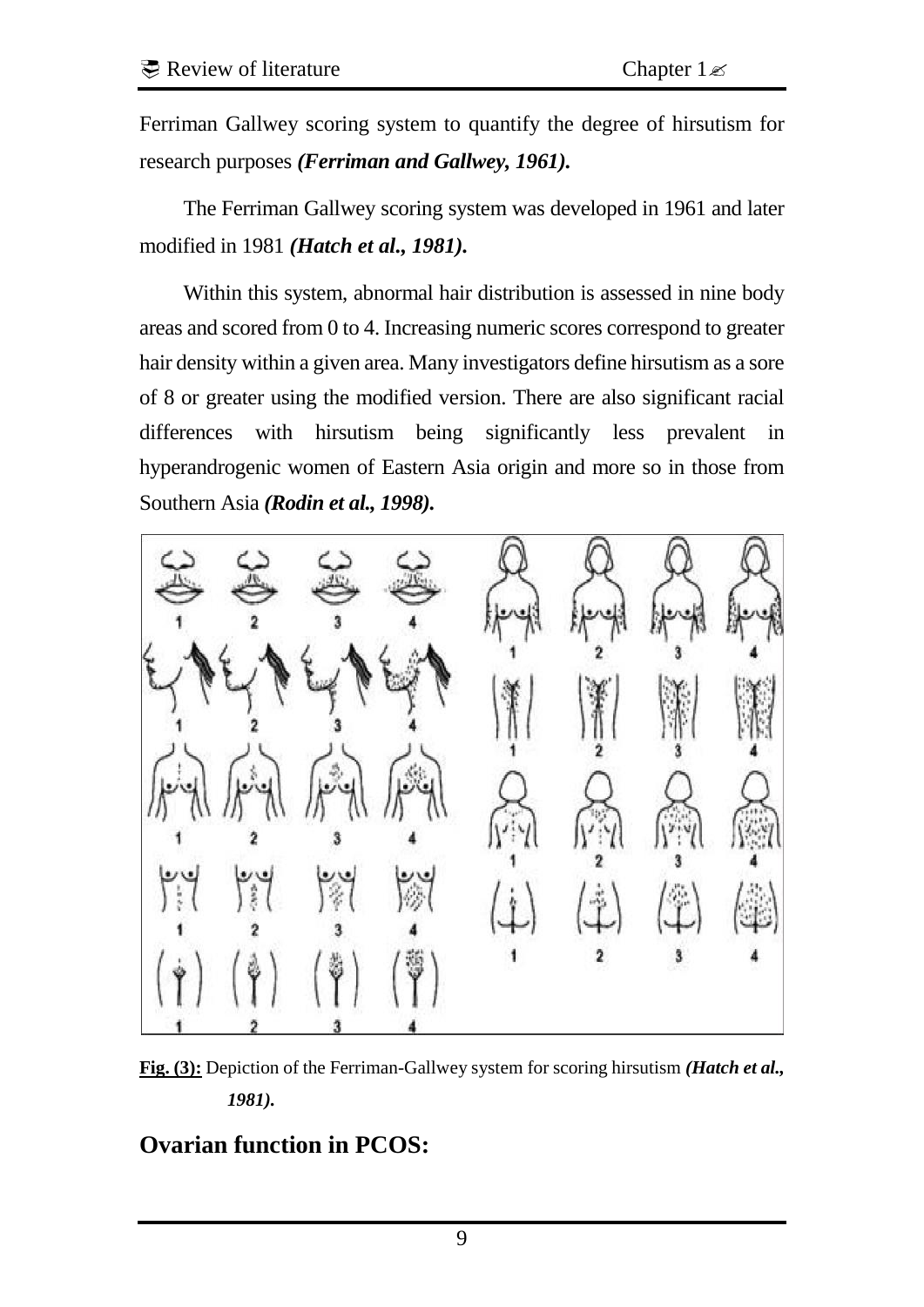The presence of enlarged polycystic ovaries suggests that the ovary is the primary site of endocrine abnormality, particularly the hyperandrogenism.

This was subsequently confirmed by other workers who assessed the response of the pituitary and ovary to a single dose of the gonadotropin releasing hormone agonist (GnRHa), nafarelin, in hyperandrogenemic women with PCOS in whom adrenal androgen production had been suppressed by administering dexamethasone. The observations were that GnRHa yielded a significant elevation of androstenedione and 17 hydroxyprogesterone *(White et al., 1995).* 

*Franks et al., (1996)* extended this study to anovulatory and ovulating hyperandrogenemic women, and reported a small but significant increase in androstenedione levels in both groups in response to GnRHa, and a similar response in 17-hydroxyprogesterone, which was significantly higher in the anovulatory women. They also demonstrated that there was no significant rise in these two hormones in response to ACTH injection, which excluded a significant role of adrenal androgen production. These data indicate that hyper-androgenemia, in both ovulatory and anovulatory women with PCOS, is predominantly of ovarian origin. This also confirmed that the primary cause of excess androgen production by the polycystic ovary was not due to hypersecretion of LH alone and it was reasonable to conclude that the intrinsic defect was due to an ovarian theca– interstitial cell dysfunction, or other stimulatory influences such as insulin, IGF-1, etc.

Both *in vivo* and *in vitro* data confirm that the theca cells of PCOS patients have a generalized overactive steroidogenesis. PCOS patients have a tendency to an excess of estradiol at all stages of follicular maturation. This is partly due to availability of excess androgen substrate for aromatase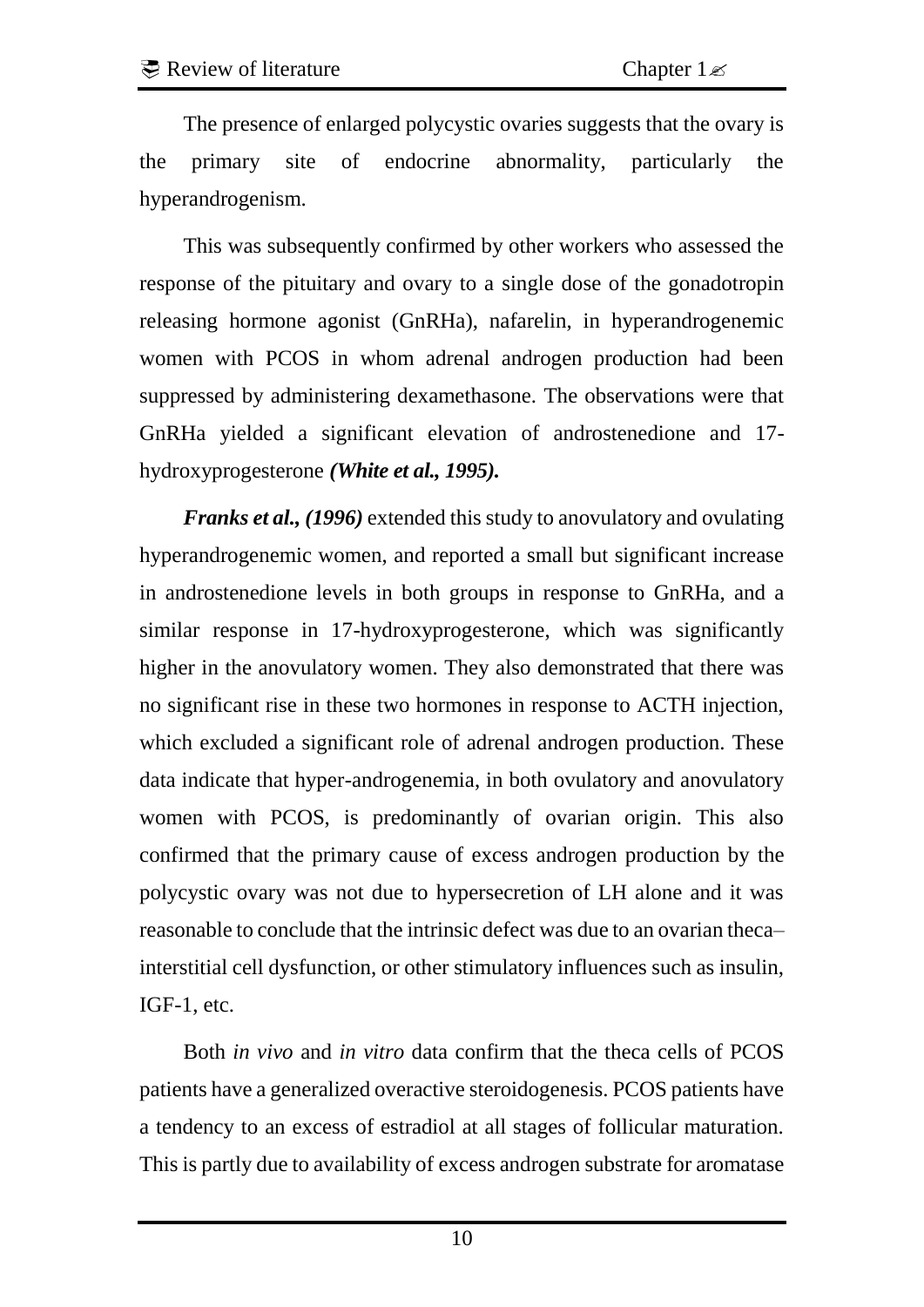activity, as well as an excessive response of follicle development and estradiol secretion to FSH. Granulosa cells from PCO *in vitro* have also been reported to lose FSH responsiveness, and produce low amounts of progesterone *(Mason et al., 1994).* 

LH excess is considered the cause of ovarian hyper-androgenism of PCOS, in view of the stimulatory effect of LH on theca cells. Nevertheless, some women with PCOS have normal LH levels whilst being hyperandrogenic, while yet others who had downregulation of LH as secretion with long-term GnRHa displayed hyper-responsiveness of 17 hydroxyprogesterone to human chorionic gonadotropin (HCG) injection (i. e. challenge with LH, as HCG is a surrogate for LH activity). These findings argue against a sole role of LH in the androgen excess of PCOS. They favor the theory that theca cells of PCOS women hyperrespond to gonadotropins and produce excess androgens due to an escape of their normal downregulation to gonadotropins, thereby linking this dysregulation to excess of insulin and IGF1**.** 

**Prelevic and colleagues** supported this theory by demonstrating that suppression of insulin secretion by a somatostatin analog lowers serum LH and androgens in PCOS women *(Prelevic et al., 1990).* 

Indeed insulin acts as a "co-gonadotropin" and also amplifies the effects of testosterone by suppressing SHBG. Inhibin is a FSH inducible factor, which is capable of interfering with the downregulation of steroidogenesis. Plasma inhibin and androstenedione concentrations correlate, and women with PCOS have elevated serum inhibin-B *(Anderson et al., 1998).*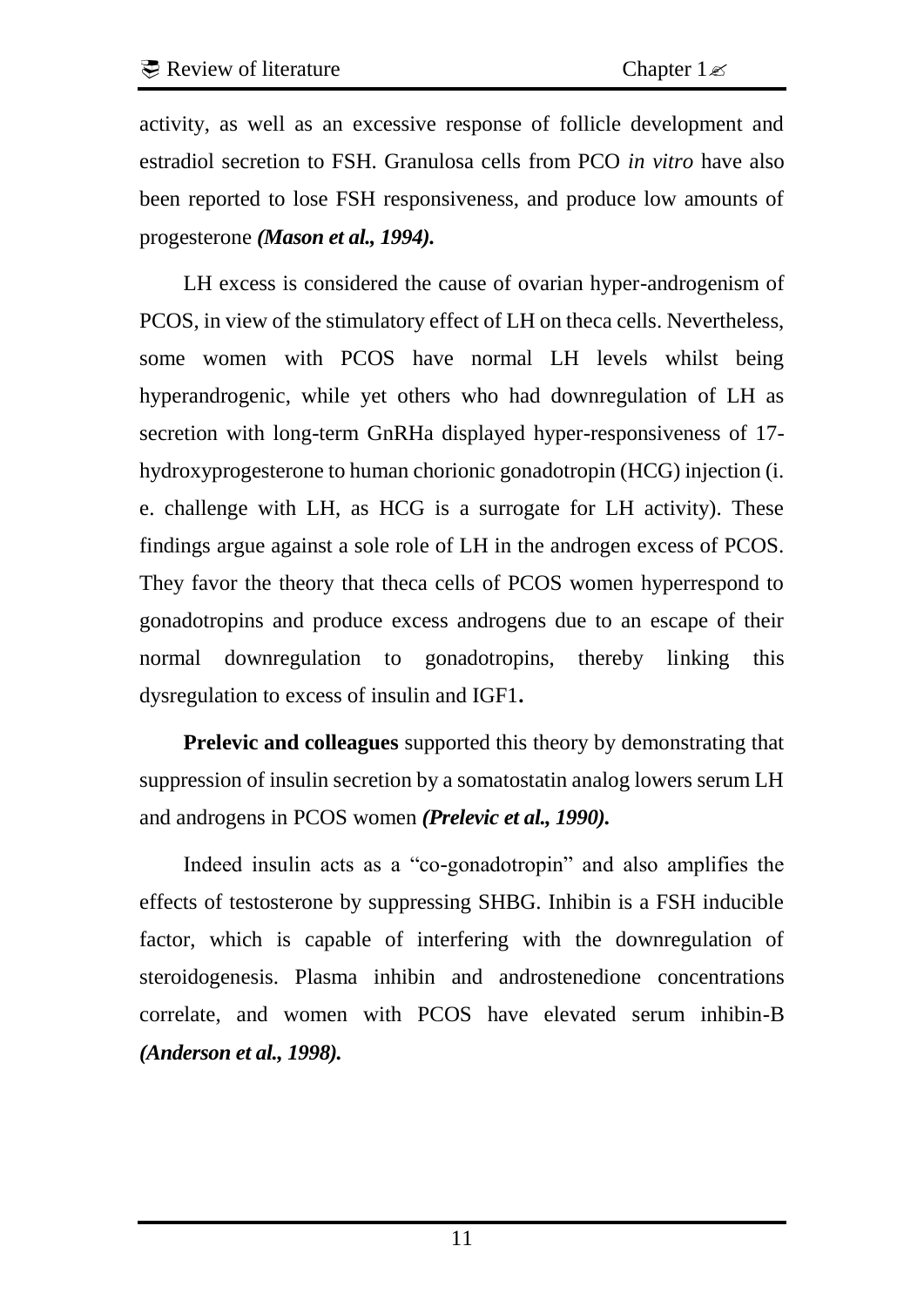This helps to explain the relatively low serum concentrations of FSH compared with LH in anovulatory women with PCOS. Since inhibin stimulates androgen production, and androgens in turn stimulate inhibin secretion, there is a potential for the development of a vicious cycle within the ovary that would inhibit follicle development. Alternatively, a defect in the IGF system could cause an alteration of the set point for the response of the granulosa cell to FSH. Mason and co-workers suggested that LH acts on granulosa cells in the presence of insulin, thereby leading to premature luteinization, maturational arrest and excess androgen production *(Mason et al., 1994).* 

In summary, as a consequence of dysregulation of androgen synthesis within the ovary, women with PCOS have ovarian hyperresponsiveness to gonadotropins: that of thecal cells to LH explaining the excess androgens, and that of granulosa cells to FSH leading to increased estrogens.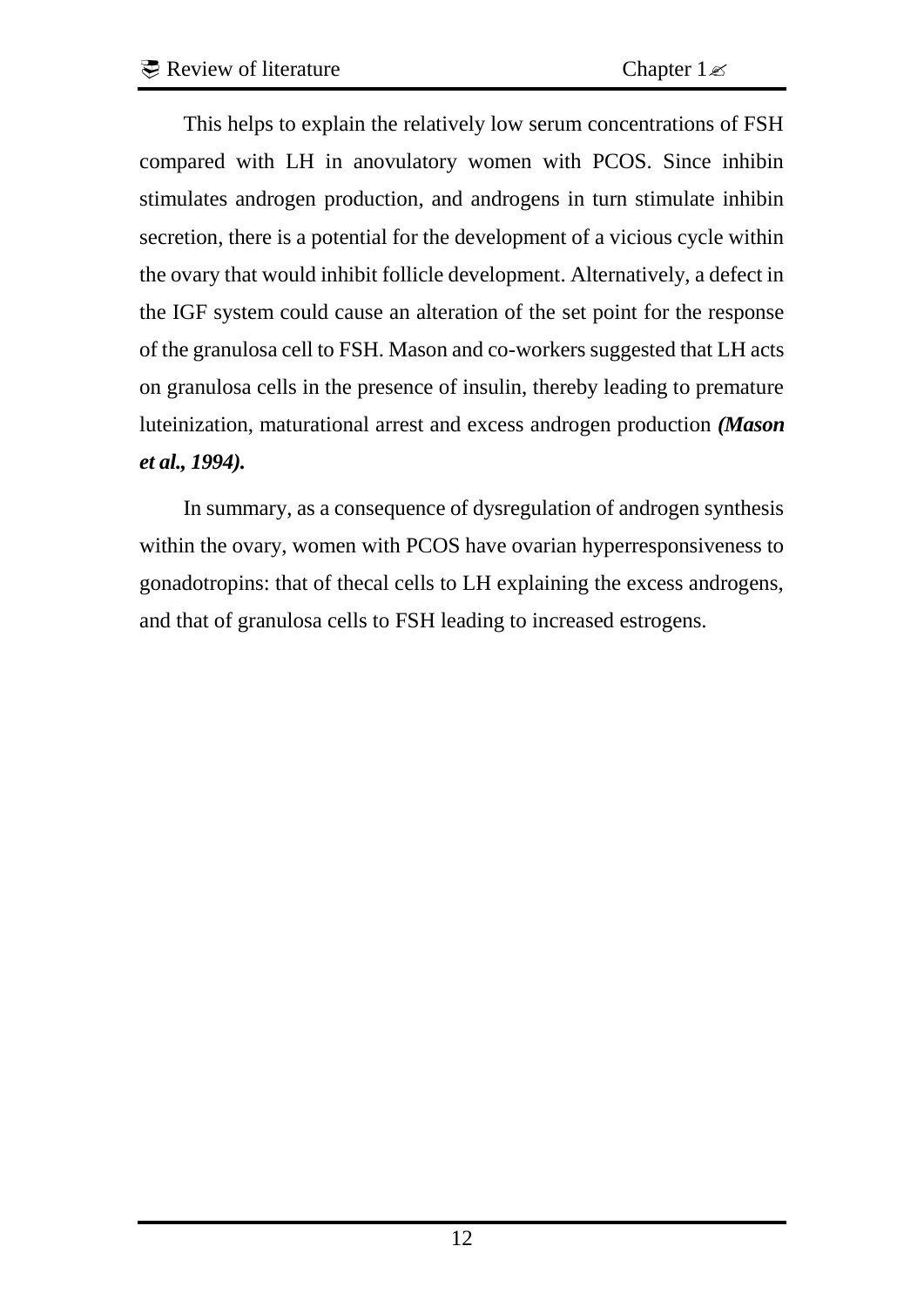## References

- *Anderson R, Groome N and Baird D. (1998):* Inhibin A and inhibin B in women with polycystic ovarian syndrome during treatment with FSH to induce mono-ovulation. ClinEndocrinol (Oxf); 48: 577–84.
- *Balen AH, Conway GS, Kaltsas G, et al. (1995):* Polycystic ovary syndrome: the spectrum of the disorder in 1741 patients. Human Reprod; 10: 2107–11.
- *Balen AH, Laven JSE, Tan SL, et al. (2003):* Ultrasound assessment of the polycystic ovary: International Consensus Definitions. Hum Reprod Update; 9: 505–14.
- *Balen AH. (2008):* Infertility in practice, third edition. Informa Healthcare; 179-209.
- *Barbieri M, Bonafè M, Franceschi C and Paolisso G. (2003):* Insulin/IGF-I-signaling pathway: an evolutionarily conserved mechanism of longevity from yeast to humans, American Journal of Physiology - Endocrinology and Metabolism, Vol. 285 no. 5, E1064- E1071 DOI: 10.1152/ajpendo.00296.2003.
- *Barth J, Yasmin E and Balen AH. (2007):* The diagnosis of polycystic ovary syndrome: the criteria are insufficiently robust for clinical research. Clin Endocrinol (Oxf); 67: 811–5.
- *Clark AM, Ledger W, Galletly C, et al. (1995):* Weight loss results in significant improvement in pregnancy and ovulation rates in anovulatory obese women. Human Reprod 1995; 10: 2705–12.
- *Dewailly D, Robert Y, Helin I, et al. (1994):* Ovarian stromal hypertrophy in hyperandrogenic women. Clin Endocrinol; 41: 557–62.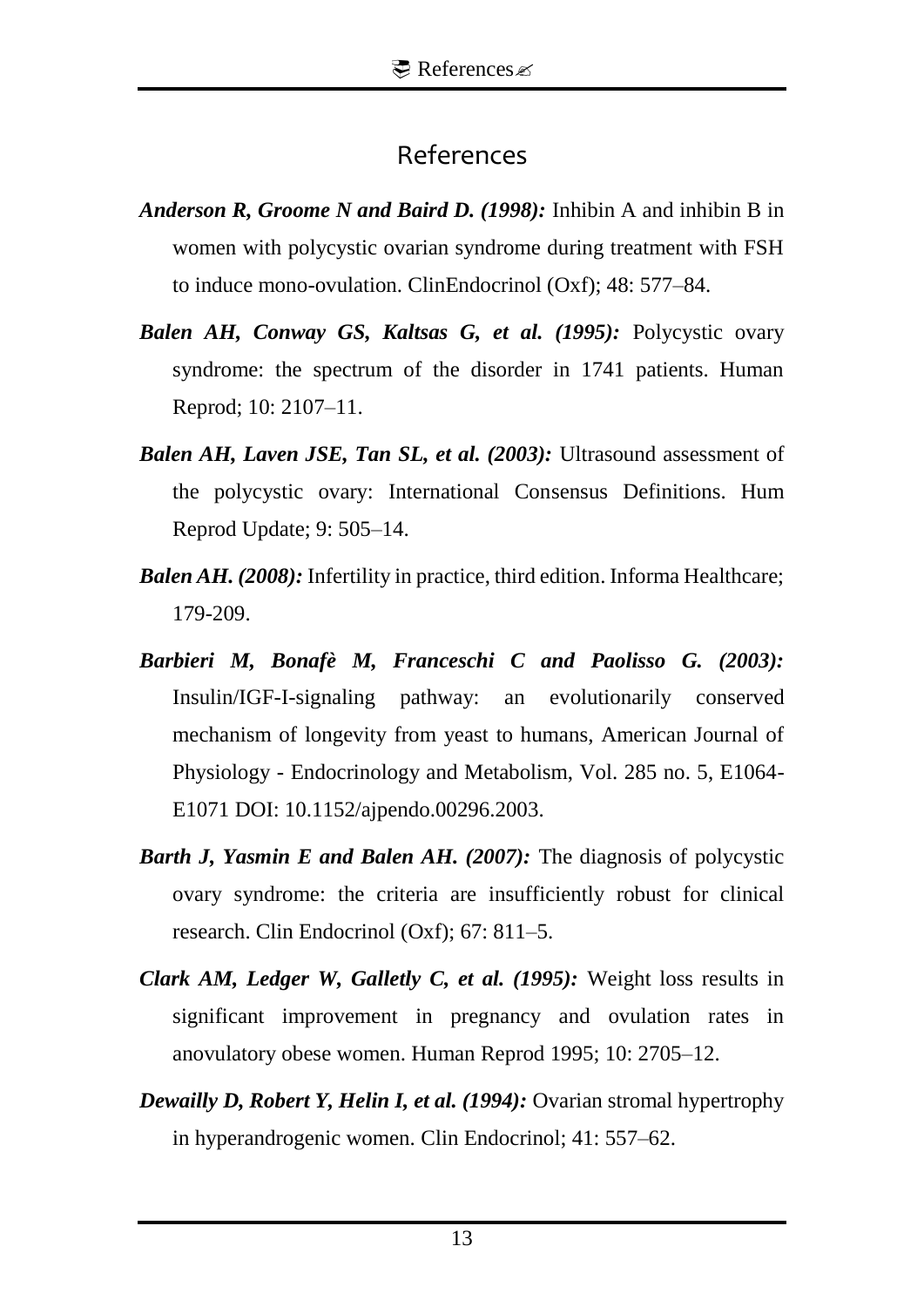- *Edmonds K. (2012).* Dewhurst's Textbook of Obstetrics and Gynaecology 2011. John Wiley & Sons. pp. 517–. ISBN 978-1-119-97942-5.
- *Faure N, Prat X, Bastide A, et al. (1989):* Assessment of ovaries by magnetic resonance imaging in patients presenting with polycystic ovarian syndrome. Hum Reprod; 4: 468–72.
- *Fauser B, Diedrich K, Bouchard P, et al. (2011):* [Contemporary genetic](http://www.ncbi.nlm.nih.gov/pmc/articles/PMC3191938/)  [technologies and female reproduction.](http://www.ncbi.nlm.nih.gov/pmc/articles/PMC3191938/) Human Reproduction Update; 17 (6): 829–47.
- *Fauser B, Tarlatzis B, Chang J, et al. (2004):* The Rotterdam ESHRE/ASRM-sponsored PCOS consensus workshop group. Revised 2003 consensus ondiagnostic criteria and long-term health risks related to polycystic ovary syndrome (PCOS). Hum Reprod; 19: 41–7.
- *Ferriman D and Gallwey JD. (1961):* Clinical assessment of body hair growth in women. J ClinEndocrinol Metab 21: 1440, 13892577.
- *Frank S. (1989):* Polycystic ovarian syndrome: a changing perspective. Clin Endocrinol Oxf; 31: 87–120.
- *Fulghesu AM, Angioni S, Frau E, et al. (2007):* Ultrasound in polycystic ovary syndrome – the measuring of ovarian stroma and relationship with circulating androgens: results of a multicentre study. Hum Reprod; 9: 2501–8.
- *Galluzzo A, Amato MC and Giordano C*. *(2008):* Insulin resistance and polycystic ovary syndrome. Nutr Metab Cardiovasc Dis; 18:511–518.
- *Goldenberg N and Glueck C. (2008):* Medical therapy in women with polycystic [ovary](http://en.wikipedia.org/wiki/Ovary) syndrome before and during pregnancy and lactation. Minerva Ginecol; 60 (1): 63–75.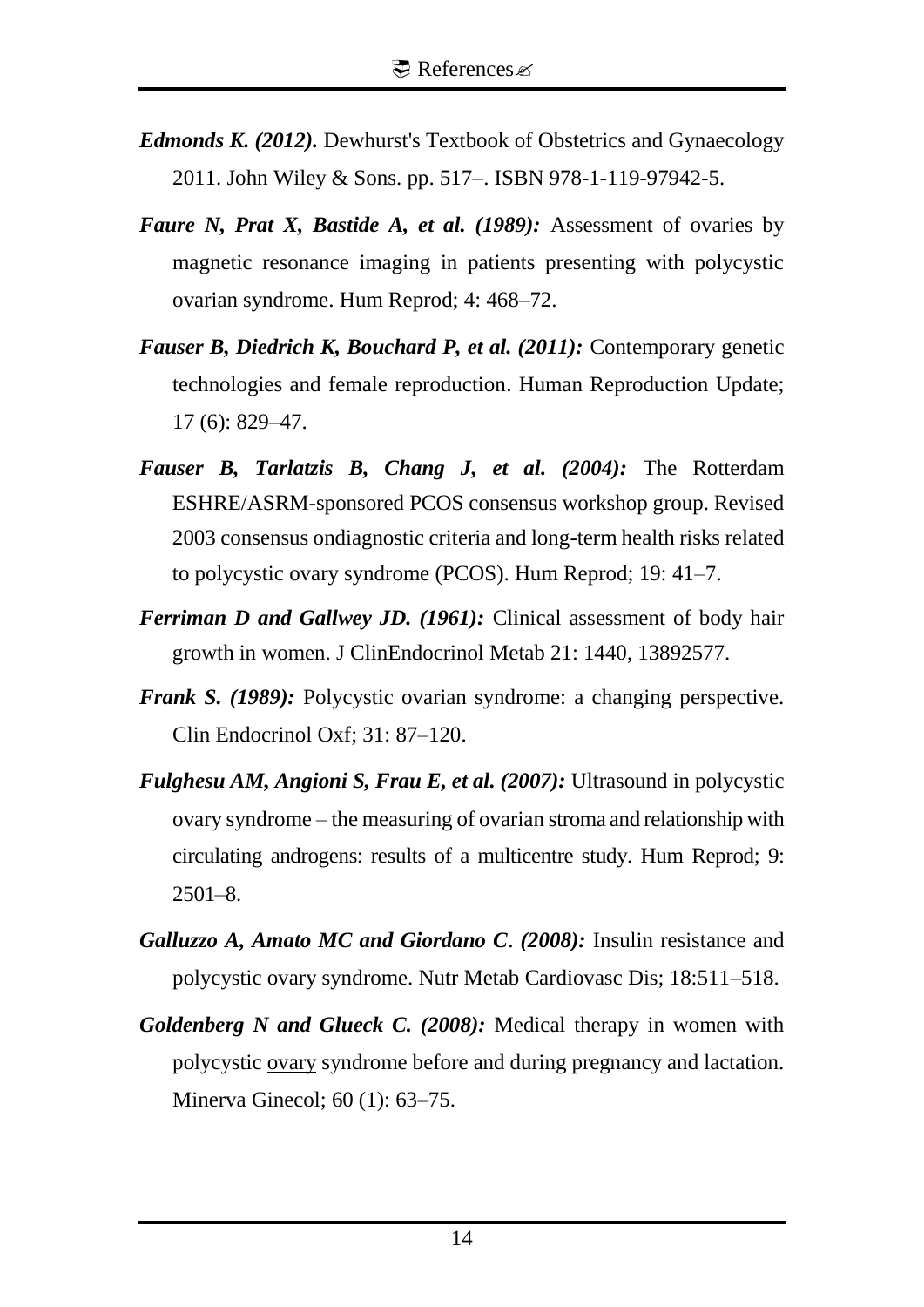- *Goldzieher JW. (1981):* Polycystic ovarian disease. FertilSteril; 35: 371– 94.
- *Hatch R, Rosenfield RL, Kim MH, et al. (1981):* Hirsutism: implications, etiology, and management. Am J Obstet Gynecol; 140: 815-30**.**
- *Kyei-Mensah A, Maconochie N, Zaidi J, et al. (1996):* Transvaginal threedimensional ultrasound: reproducibility of ovarian and endometrial volume measurements. FertilSteril; 5: 718–22.
- *Mason HD, Willis DS, Beard RW, et al. (1994):* Estradiol production by granulosa cells of normal and polycystic ovaries (PCO): Relationship to menstrual cycle history and to concentrations of gonadotropins and sex steroids in follicular fluid. J Clin Endocrinol Metab; 79: 1355.
- *Moran LJ, Misso ML, Wild RA,, et al. (2010):* Impaired glucose tolerance, type 2 diabetes and metabolic syndrome in polycystic ovary syndrome: a systematic review and meta-analysis. Hum Reprod Update; 16 (4): 347–63.
- *Prelevic G, Wurzburger M, Balint-Peri C, et al. (1990):* Inhibitory effect of sandostatin on secretion of luteinizing hormone and ovarian steroids in polycystic ovary syndrome. Lancet; 336: 900–3.
- *RCOG. (2003):* Long-term Consequences of Polycystic Ovary Syndrome.; RCOG Guideline number 33.
- *Stein IF and Leventhal ML. (1935):* Amenorrhea associated with bilateral polycystic ovaries. Am J ObstetGynecol; 29: 181–91.
- *Takahashi K, Eda Y, Abu Musa A, et al. (1994):* Transvaginal ultrasound imaging, histopathology and endocrinopathy in patients with polycystic ovarian syndrome. Hum Reprod; 9: 1231–6.